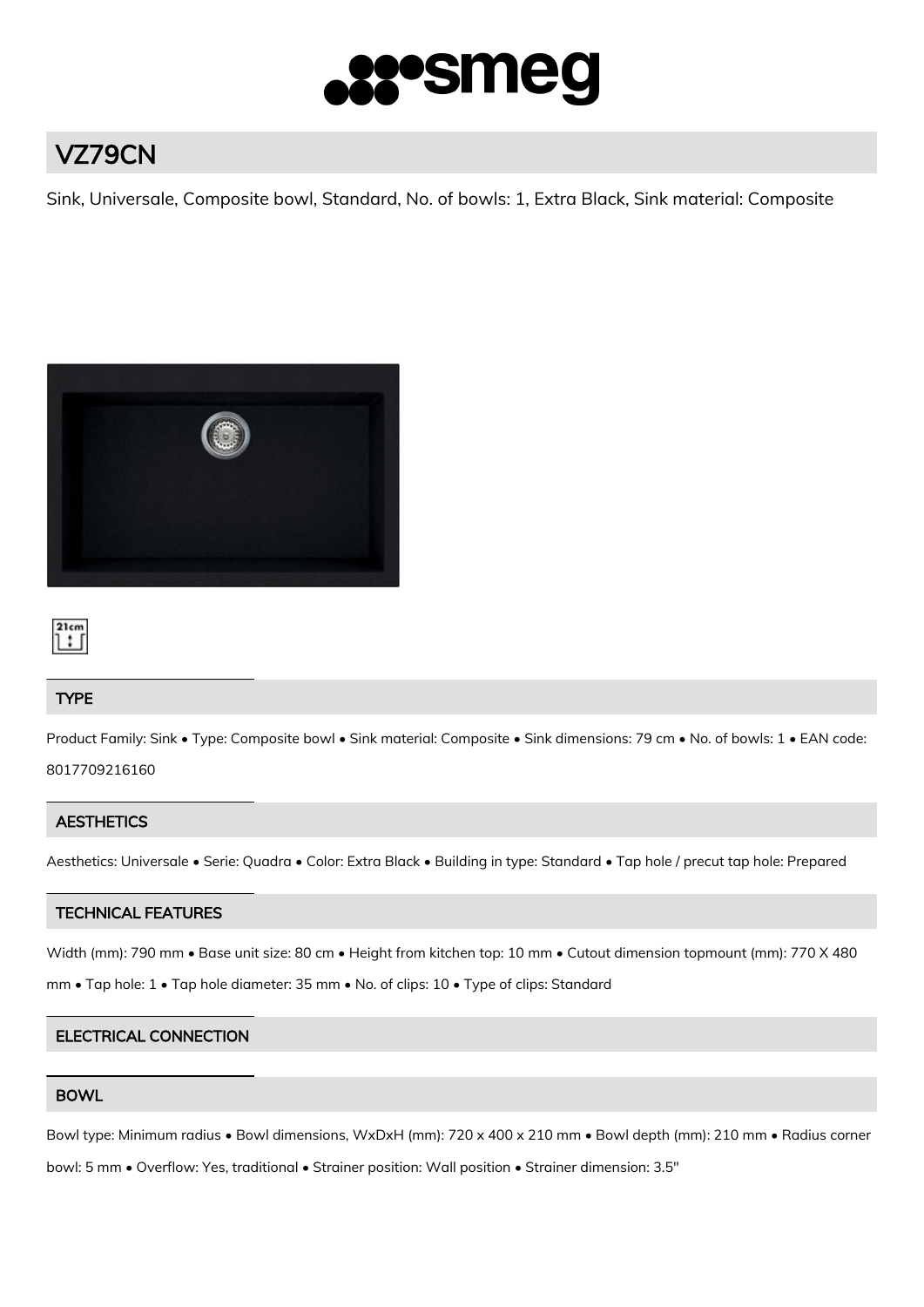#### LOGISTIC INFORMATION

Dimensions of the product (mm): 210x790x500 mm • Net weight (kg): 12.000 kg • Gross weight (kg): 14.900 kg

# NO LONGER IN USE

#### ACCESSORIES INCLUDED

Accessories for installation: Strainer, Savespace siphon with dishwasher outlet connection, Fixing clips

#### **OPTIONAL**

KITFD100: Waste disposal, SinksKITFD075: Waste disposal, SinksKITFD050: Waste disposal, SinksCOLPTX: Drainer,

SinksKITPOPUP: Automatic pop-up, SinksKITDSQ: Soap Dispenser, SinksKITDS: Soap Dispenser, SinksDBSINT34: Basket, Sinks